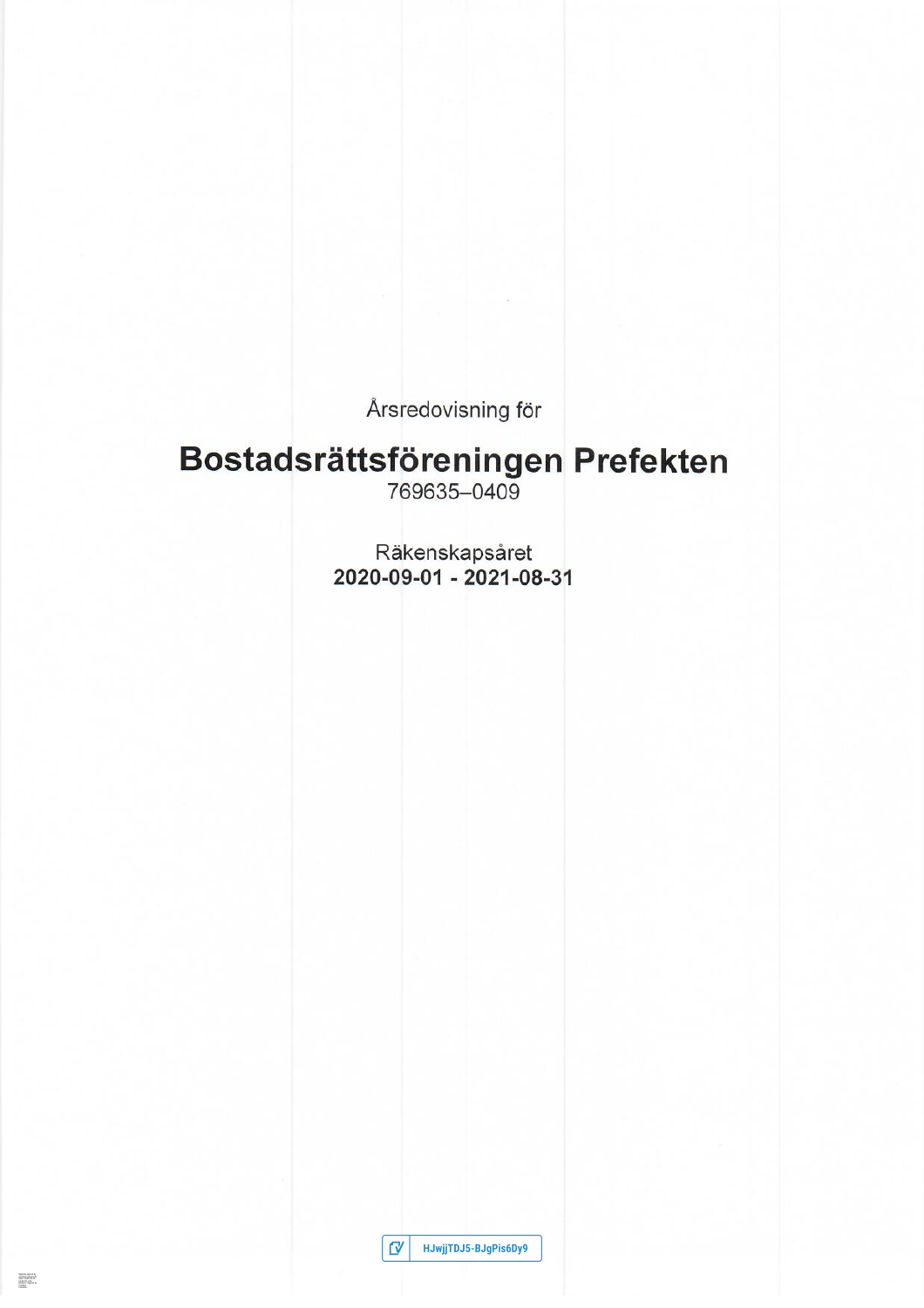# **FÖRVALTNINGSBERÄTTELSE**

Styrelsen för Bostadsrättsföreningen Prefekten, 769635-0409, får härmed avge årsredovisning för 2020-09-01 - 2021-08-31, föreningens fjärde räkenskapsår.

# Verksamheten

Föreningen har till ändamål att främja medlemmarnas ekonomiska intressen genom att i föreningens hus upplåta bostadslägenheter utan tidsbegränsning.

# Allmänt om verksamheten

## Föreningen

Bostadsrättsföreningen registrerades 2017-07-19. Föreningens nuvarande stadgar registrerades hos Bolagsverket 2020-07-10. Kostnadskalkyl upprättades i september 2017 och den ekonomiska planen registrerades hos Bolagsverket i april 2020.

#### Nuvarande styrelsesammansättning mm

Föreningen har sedan den registrerades haft följande sammansättning

| Riccardo Sforzini           |
|-----------------------------|
| Robert Eek                  |
| <b>Christoffer Hemmings</b> |
| <b>Richard Eek</b>          |

Styrelseledamot och ordförande Styrelseledamot Styrelseledamot Styrelsesuppleant

Revisor Johan Engdal

Ordinarie extern revisor

## Firmatecknare

Firman tecknas av styrelsen.

Firman tecknas var för sig av Robert Eek, Riccardo Sforzini och Christoffer Hemmings.

# Fastigheten

Föreningen är ägare till fastigheten Uppsala Kåbo 64:2. Totalt finns 87 lägenheter i fastigheten, varav 87 är upplåtna med bostadsrätt. Total boarea uppgår till 3755 kvm. Utöver detta finns en lokal på 114 kvm som i nuläget är vakant.

#### Förvaltning

Föreningens ekonomiska förvaltning sköts i nuläget av OOF Group, utöver hyresadministrering, hantering av pantsättningar och lägenhetsregister som sköts av Mediator AB, fram tills dess att projektet slutredovisas och byggherrestyrelsen lämnar över till medlemmarna. Därefter tar Mediator AB över den ekonomiska förvaltningen i sin helhet.

#### Försäkring

Föreningens fastighet är fullvärdesförsäkrad via Trygg Hansa.

# Väsentliga händelser under och efter räkenskapsårets utgång

Under hösten 2020 såldes de sista lägenheterna och medlemmarna flyttade in i början av 2021. Slutplacering av föreningens lån gjordes i maj 2021. I samband med färdigställandet av fastigheten uppstod en tvist mellan byggherren och entreprenören vilken i början av 2022 är fortsatt pågående.

|  | V HJwjjTDJ5-BJgPis6Dy9 |
|--|------------------------|
|--|------------------------|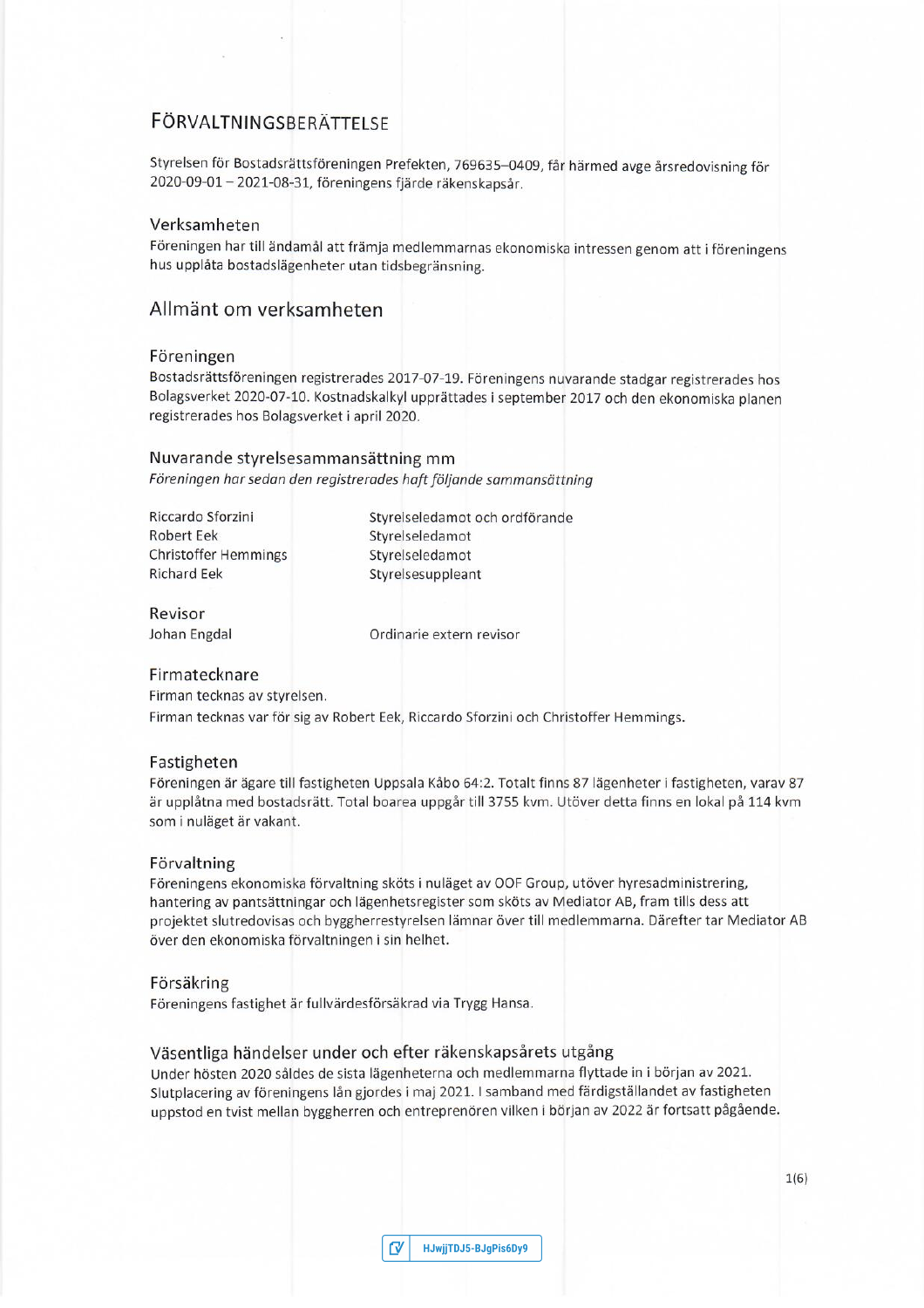| Flerårsöversikt                                                                                                                                       | (Belopp i tkr)                                |                                                      |                                     |                                                               |
|-------------------------------------------------------------------------------------------------------------------------------------------------------|-----------------------------------------------|------------------------------------------------------|-------------------------------------|---------------------------------------------------------------|
| Nettoomsättning<br>Balansomslutning<br>Balansomslutning                                                                                               | 2021-08-31<br>$\Omega$<br>230 868 864<br>78,2 | 2020-08-31<br>$\Omega$<br>295 727 424<br>57,5        | 2019-08-31<br>0<br>10 4 0 5<br>31,2 | 2018-08-31<br>$\mathbf{0}$<br>1 2 8 0<br>89,8                 |
| Förändring av eget kapital                                                                                                                            |                                               |                                                      |                                     |                                                               |
| Insatser vid årets ingång<br>Under året erlagda insatser<br>Resultatdisposition enligt<br>föreningsstämman<br>Årets resultat<br>Utgående eget kapital |                                               | Insatser<br>170 045 000<br>10 380 000<br>180 425 000 | Årets resultat<br>$\mathbf 0$<br>0  | Summa<br>170 045 000<br>10 380 000<br>$\Omega$<br>180 425 000 |
| Resultatdisposition                                                                                                                                   |                                               |                                                      |                                     |                                                               |
| Styrelsen föreslår att till förfogande stående medel:<br>Årets resultat<br>Totalt                                                                     |                                               |                                                      |                                     | Belopp i kr<br>$\circ$<br>$\mathbf{O}$                        |
| Disponeras för<br>Balanseras i ny räkning                                                                                                             |                                               |                                                      |                                     | $\boldsymbol{0}$                                              |
| Föreningens resultat och ställning framgår av efterföljande resultat- och balansräkningar med<br>tilläggsupplysningar.                                |                                               |                                                      |                                     |                                                               |

| $\sigma$ | HJwjjTDJ5-BJgPis6Dy9 |
|----------|----------------------|
|----------|----------------------|

 $2(6)$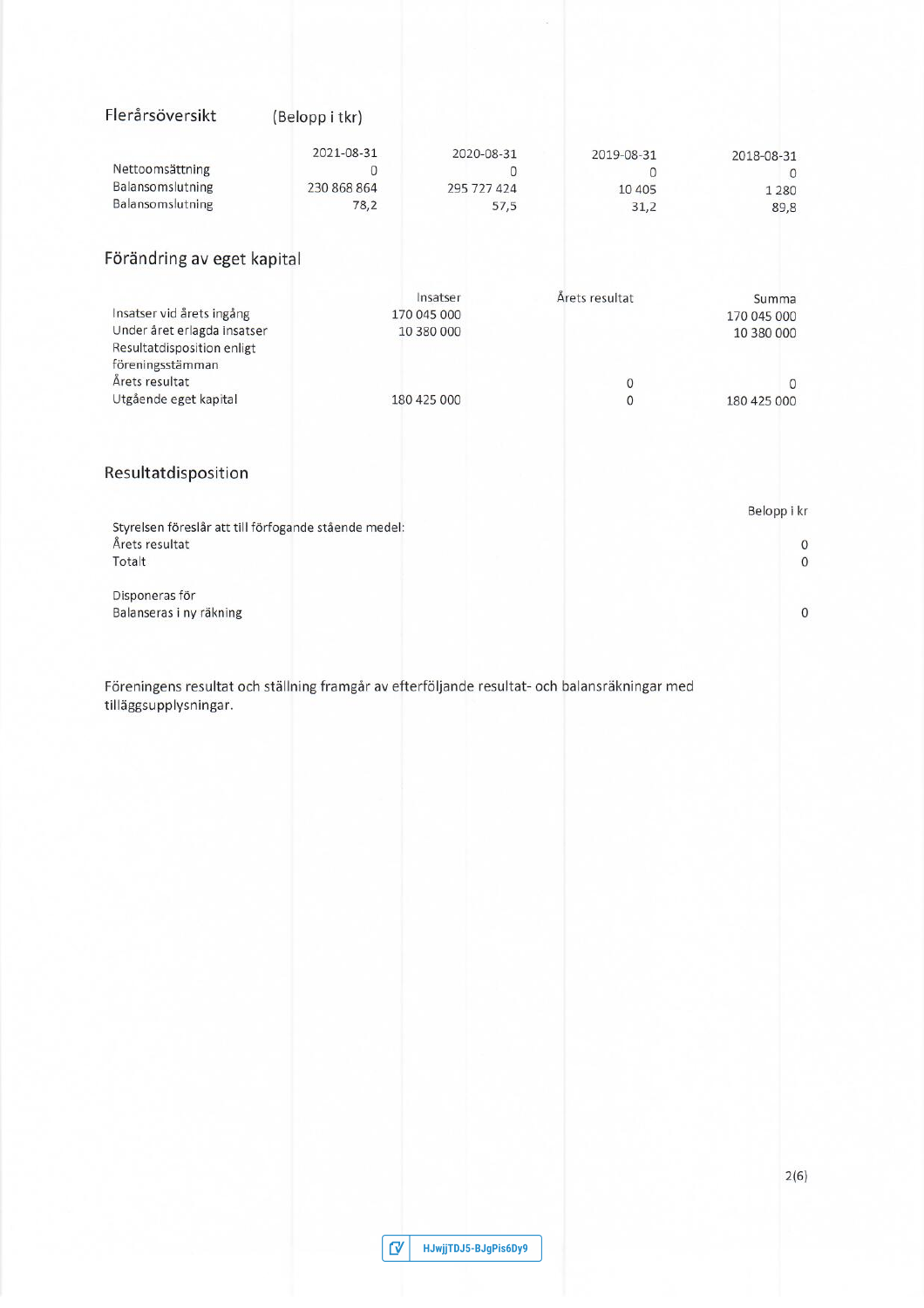# Resultaträkning

| Belopp i kr         | Not | 2020-09-01-<br>2021-08-31 | 2019-09-01-<br>2020-08-31 |
|---------------------|-----|---------------------------|---------------------------|
| Rörelseresultat     |     | 0                         | $\circ$                   |
| Resultat före skatt |     | 0                         | $\Omega$                  |
| Årets resultat      |     | 0                         | $\circ$                   |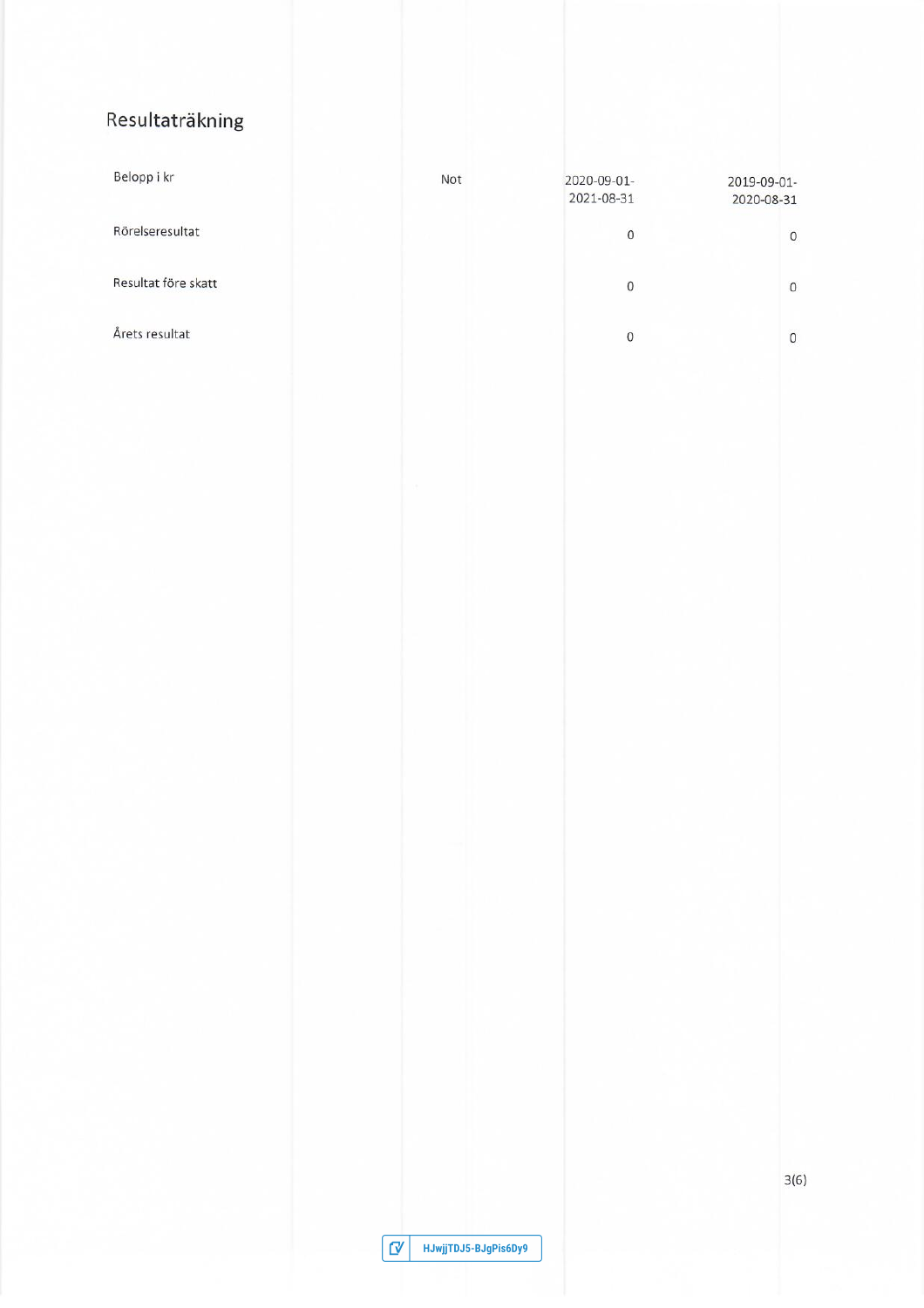# Balansräkning

| Belopp i kr                                                                | Not | 2021-08-31              | 2020-08-31            |
|----------------------------------------------------------------------------|-----|-------------------------|-----------------------|
|                                                                            |     |                         |                       |
| TILLGÅNGAR                                                                 |     |                         |                       |
| Anläggningstillgångar                                                      |     |                         |                       |
| Materiella anläggningstillgångar                                           |     |                         |                       |
| Pågående nybyggnation<br>Summa materiella anläggningstillgångar            | 1   | 226 942 510             | 136 880 562           |
|                                                                            |     | 226 942 510             | 136 880 562           |
| Summa anläggningstillgångar                                                |     | 226 942 510             | 136 880 562           |
| Omsättningstillgångar<br>Kortfristiga fordringar                           |     |                         |                       |
| Kundfordringar                                                             |     | 1953                    | 0                     |
| Aktier i dotterföretag                                                     |     | 0                       | 1070000               |
| Övriga fordringar                                                          |     | 2 404 975               | 157 597 170           |
| Förutbetalda kostnader och upplupna intäkter                               |     | 70 155                  | 81312                 |
| Summa kortfristiga fordringar                                              |     | 2 477 083               | 158 748 482           |
| Kassa och bank                                                             |     |                         |                       |
| Kassa och bank                                                             |     | 1449271                 | 98 380                |
| Summa kassa och bank                                                       |     | 1449271                 |                       |
| Summa omsättningstillgångar                                                |     | 3 9 2 6 3 5 4           | 158 846 862           |
| SUMMA TILLGÅNGAR                                                           |     | 230 868 864             | 295 727 424           |
| EGET KAPITAL OCH SKULDER                                                   |     |                         |                       |
| Eget kapital                                                               |     |                         |                       |
| Bundet eget kapital<br>Insatser                                            |     | 180 425 000             | 170 045 000           |
|                                                                            |     |                         |                       |
| Fritt eget kapital                                                         |     |                         |                       |
| Årets resultat<br>Summa eget kapital                                       |     | $\Omega$<br>180 425 000 | Ω<br>170 045 000      |
|                                                                            |     |                         |                       |
| Långfristiga skulder                                                       |     |                         |                       |
| Skulder till kreditinstitut                                                | 2,3 | 48 204 815              | $\mathbf 0$           |
| Summa långfristiga skulder                                                 |     | 48 204 815              | $\mathbf{0}$          |
| Kortfristiga skulder                                                       |     |                         |                       |
| Skulder till kreditinstitut                                                | 3   | 448 148                 | 88 593 950            |
| Leverantörsskulder                                                         |     | 391 697                 | 406 120               |
| Skulder till koncernföretag                                                |     | 0                       | 49 726                |
| Skatteskulder                                                              |     | 115 530                 | 99 990                |
| Övriga skulder                                                             |     | 0<br>919 113            | 26 666 349<br>9886289 |
| Upplupna kostnader och förutbetalda intäkter<br>Summa kortfristiga skulder |     | 1874488                 | 125 682 424           |
|                                                                            |     |                         |                       |
| SUMMA EGET KAPITAL OCH SKULDER                                             |     | 230 868 864             | 295 727 424           |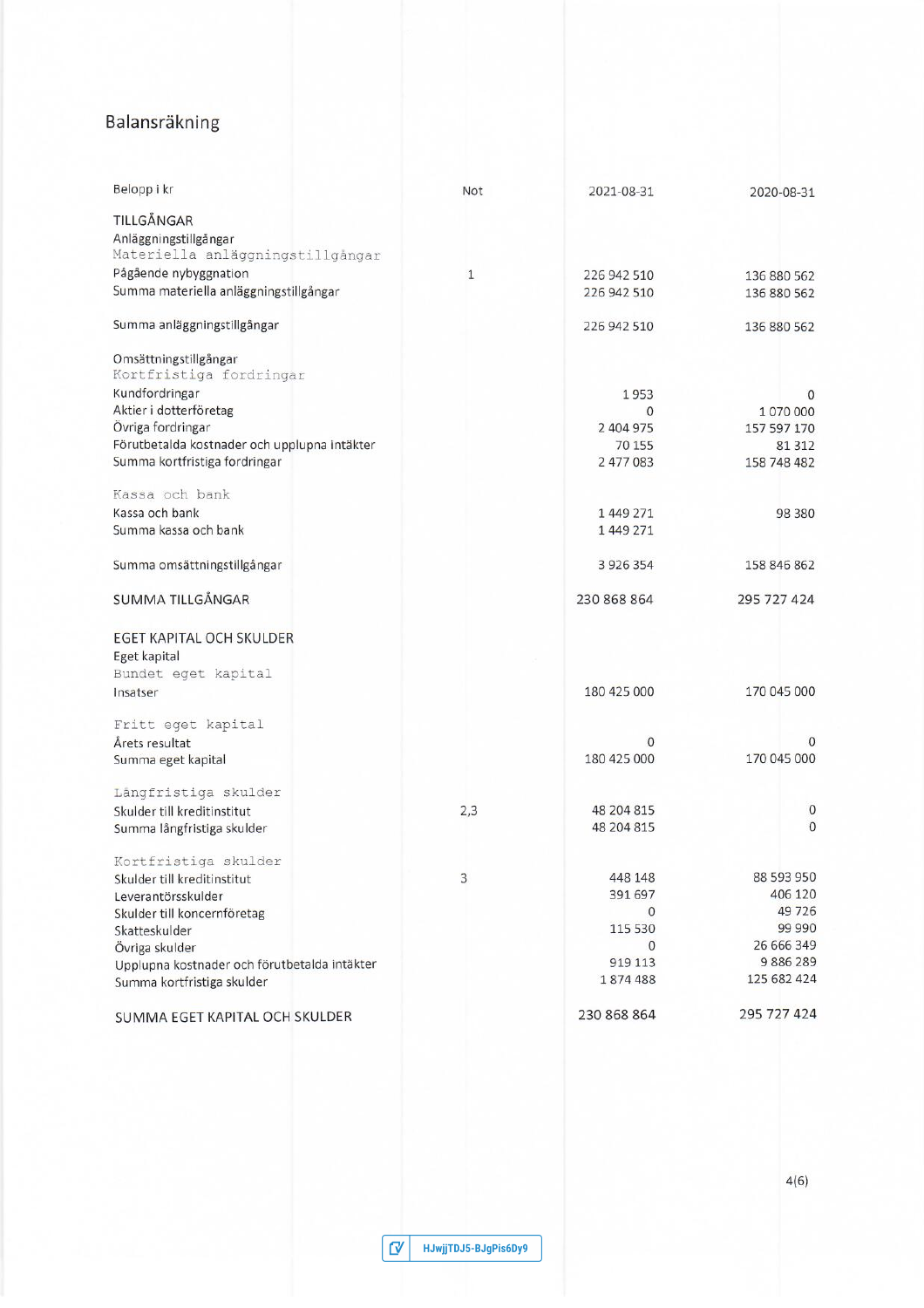# Tilläggsupplysningar

# Redovisnings- och värderingsprinciper

Årsredovisningen är upprättad i enlighet med årsredovisningslagen och Bokföringsnämndens allmänna råd BFNAR 2012:1 (K3).

## Avskrivningsprinciper för anläggningstillgångar

Avskrivningar enligt plan baseras på ursprungliga anskaffningsvärden minskat med beräknat restvärde. Avskrivning sker linjärt över tillgångens beräknande livslängd.

Inga avskrivningar har gjorts då byggnaden ej är färdigställd.

## Övriga tillgångar och skulder

Tillgångar, avsättningar och skulder har värderats till anskaffningsvärden om inget annat anges nedan.

#### Fordringar

Fordringar har upptagits till de belopp varmed de beräknas inflyta.

#### Personal

Föreningen har inte haft några anställda och inget styrelsearvode har utbetalts.

## Fond för yttre underhåll

Överföring till fond för yttre underhåll görs enligt föreningens underhållsplan. Uttag från fond görs genom överföring till balanserat resultat, för att täcka årets underhållskostnader, efter beslut på föreningsstämma.

# Upplysningar till balansräkning

# Not 1 Pågående nybyggnation

|                                          | 2021-08-31  | 2020-08-31    |
|------------------------------------------|-------------|---------------|
| Ackumulerade anskaffningsvärden          |             |               |
| Vid årets ingång                         | 136 880 562 | 8 0 6 2 9 1 1 |
| Nyanskaffning                            | 90 061 948  | 128 817 651   |
| Utgående ackumulerade anskaffningsvärden | 226 942 510 | 136 880 562   |
| Ackumulerade avskrivningar enligt plan   |             | $\Omega$      |
| Årets avskrivningar enligt plan          |             | $\Omega$      |
| Utgående ackumulerade avskrivningar      | 226 942 510 | 136 880 562   |
| Redovisat värde vid årets slut           | 226 942 510 | 136 880 562   |

Inga avskrivningar har gjorts då byggnaden ej är färdigställd. I det redovisade värdet ingår kostnad för mark med 19 560 680 kr.

# Not 2 Långfristiga skulder

| Låneinstitut | Räntesats | Förfallodatum | Belopp     | Nästa års amortering |
|--------------|-----------|---------------|------------|----------------------|
| Nordea       | 0.65%     | 2022-05-09    | 16 231 021 | 162 716              |
| Nordea       | 0.91%     | 2024-04-17    | 16 230 971 | 162 716              |
| Nordea       | 1.17%     | 2026-04-15    | 16 230 971 | 162 716              |
|              |           |               | 48 204 815 | 448 148              |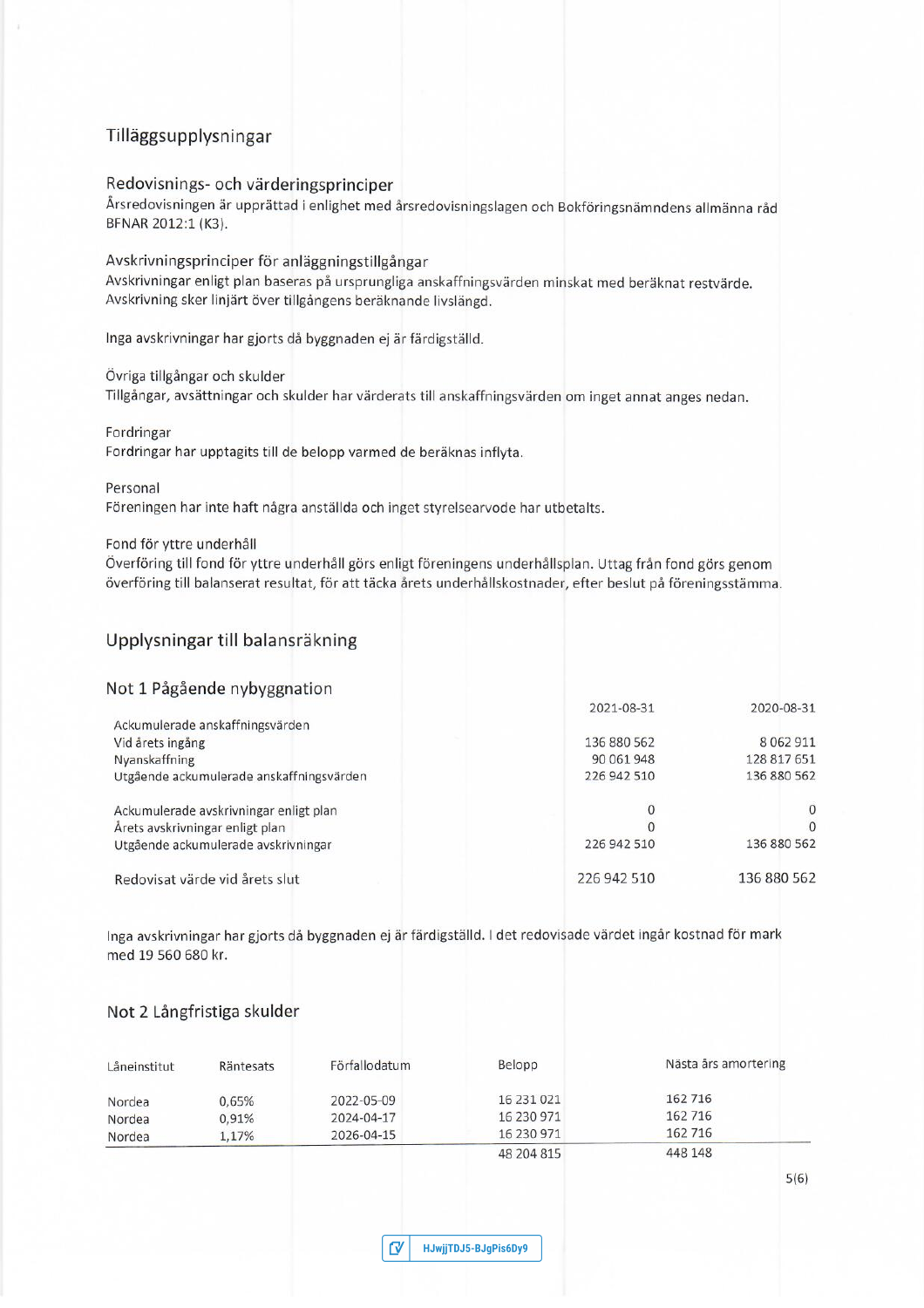Not 3 Ställda säkerheter och eventualförpliktelser

| Ställda säkerheter     | 2021-08-31 | 2020-08-31 |
|------------------------|------------|------------|
| Fastighetsinteckningar | 48 815 000 | 48 815 000 |
| Eventualförpliktelser  | Inga       | Inga       |

**Robert Eek** 

# Underskrifter

Uppsala den februari 2022

Riccardo Sforzini Styrelseordförande

Christoffer Hemmings

Min revisionsberättelse har lämnats den

februari 2022

Johan Engdal Auktoriserad revisor

| $\mathbf{C}^{\prime}$ | HJwjjTDJ5-BJgPis6Dy9 |
|-----------------------|----------------------|
|-----------------------|----------------------|

 $6(6)$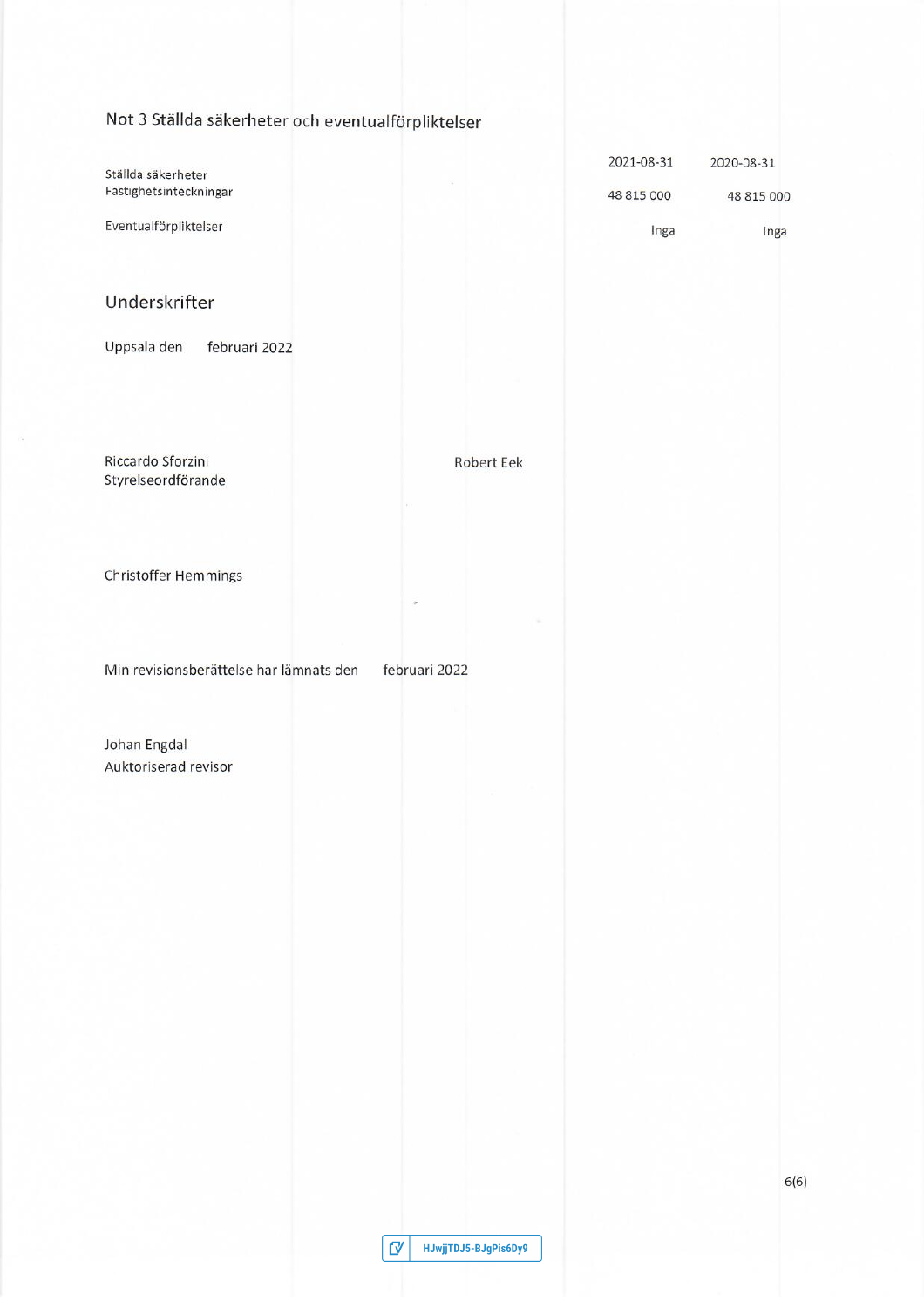# **Verification**

| Transaction ID | HJwjjTDJ5-BJgPis6Dy9                        |
|----------------|---------------------------------------------|
| Document       | Brf Prefekten Årsredovisning 210831 (1).pdf |
| Pages          |                                             |
| Sent by        | <b>Christoffer Selling</b>                  |

# **Signing parties**

| <b>Riccardo Sforzini</b>    | riccardo@oof.se        | Action: Sign | Method: Swedish BankID |
|-----------------------------|------------------------|--------------|------------------------|
| <b>Robert Eek</b>           | robert.eek@oof.se      | Action: Sign | Method: Swedish BankID |
| <b>Christoffer Hemmings</b> | christoffer@oof.se     | Action: Sign | Method: Swedish BankID |
| Johan Engdal                | Johan.engdal@sonora.se | Action: Sign | Method: Swedish BankID |

# **Activity log**

# **E-mail invitation sent to christoffer@oof.se**

2022-02-14 13:31:31 CET,

**E-mail invitation sent to robert.eek@oof.se** 2022-02-14 13:31:31 CET,

**E-mail invitation sent to riccardo@oof.se**

2022-02-14 13:31:31 CET,

**Clicked invitation link Christoffer Hemmings**

Mozilla/5.0 (Windows NT 10.0; Win64; x64) AppleWebKit/537.36 (KHTML, like Gecko) Chrome/98.0.4758.82 Safari/537.36,2022-02-14 13:39:39 CET,IP address: 78.82.224.137

#### **Clicked invitation link Robert Eek**

Mozilla/5.0 (Windows NT 10.0; Win64; x64) AppleWebKit/537.36 (KHTML, like Gecko) Chrome/97.0.4692.99 Safari/537.36,2022-02-14 13:39:47 CET,IP address: 78.82.224.137

## **Document signed by CHRISTOFFER HEMMINGS**

Birth date: 02/06/1983,2022-02-14 13:41:20 CET,

# **Clicked invitation link Riccardo Sforzini**

Mozilla/5.0 (iPhone; CPU iPhone OS 15\_2\_1 like Mac OS X) AppleWebKit/605.1.15 (KHTML, like Gecko) Version/15.2 Mobile/15E148 Safari/604.1,2022-02-14 14:23:10 CET,IP address: 78.82.224.137

# **Document signed by RICCARDO SFORZINI**

Birth date: 05/07/1970,2022-02-14 14:25:10 CET,

# **E-mail invitation sent to robert.eek@oof.se**

2022-02-14 16:18:36 CET,

# **Document signed by ROBERT EEK**

Birth date: 25/08/1981,2022-02-14 16:30:00 CET,

# **E-mail invitation sent to Johan.engdal@sonora.se**

2022-02-14 16:30:03 CET,